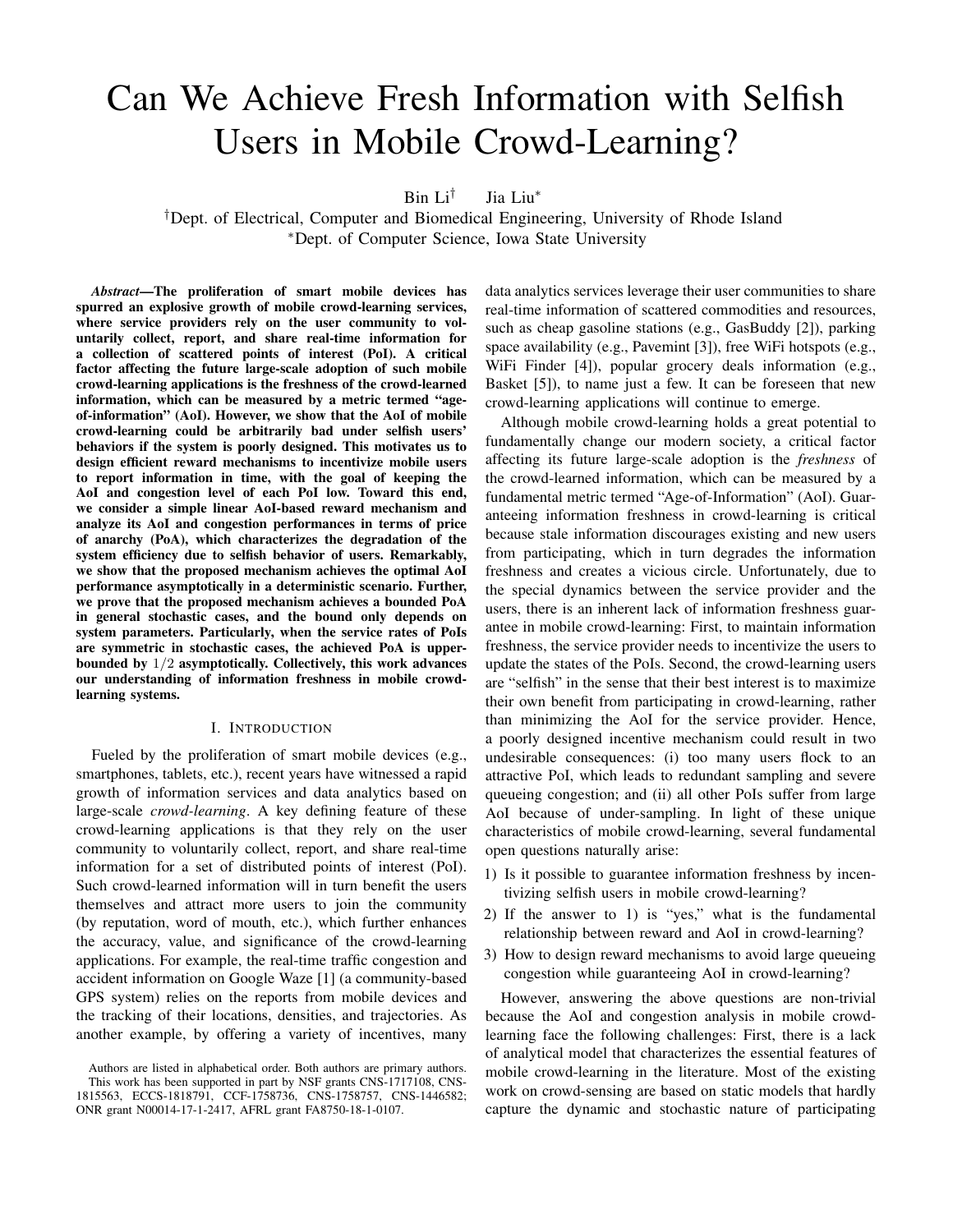users in mobile crowd-learning. Second, as shown by recent studies (see, e.g., [6]–[9]), AoI dynamics are fundamentally different from the traditional queueing evolution, which necessitates new theoretical tools. Third, as will be shown later, there is a strong *coupling* between the AoI and queue-length processes in crowd-learning, where changing the design of either one would significantly affect that of the other.

In this paper, we overcome the above challenges and propose a new analytical model coupled with the *Price of Anarchy* (PoA) metric, which characterizes the degradation of a system due to selfish behavior of users<sup>1</sup>. This enables us to analyze and understand the relationships between AoI, queueing congestion, and rewards under users' selfishness. The main results and contributions of this paper are as follows:

- First, we develop a new analytical model for mobile crowdlearning, which takes into account the strong couplings between the stochastic arrivals of participating users, PoIs' information evolutions, and reward mechanisms. As will be discussed next, this new analytical model enables us to reveal the fundamental scaling law between AoI, queueing congestion, and the reward rate set by the service provider.
- Next, as a starting point, we analyze the AoI performance under a linear AoI-based reward mechanism in a deterministic setting, where there is exactly one arriving user in each time slot, and each PoI serves exactly one user (if any) in each time slot (and hence no queueing effect in this setting). We show that given an AoI reward rate  $\beta$ , the PoA is upperbounded by  $O(1/\beta)$ , which implies that the system achieves the optimal AoI as  $\beta$  increases asymptotically.
- Finally, based on our results for the deterministic case, we characterize the joint AoI-congestion performance of mobile crowd-learning for stochastic settings. Although the reward policy design for joint AoI and queueing congestion optimization remains an open problem in stochastic settings, surprisingly, we show that the above linear AoI-based reward mechanism yields a bounded PoA, which only depends on the arrival and service parameters of the system. In the case of symmetric services, the PoA is upper-bounded by  $1/2$  as the reward rate  $\beta$  increases asymptotically.

Collectively, our results in this paper advance the understanding of achieving information freshness in mobile crowdlearning with selfish users. The remainder of this paper is organized as follows: Section II reviews related work. Section III introduces system model and problem statement. Section IV introduces a linear reward mechanism, and Sections V–VI study its PoAs in the deterministic and stochastic cases, respectively. Section VII presents numerical results and Section VIII concludes this paper.

# II. RELATED WORK

To put our work in comparative perspectives, in this section, we provide an overview on the related work in the areas of crowd-sensing and age-of-information, respectively.

a) Crowd-Sensing: In the literature, crowd-sensing refers to the sensing model where a group of individuals collectively measure some common phenomena, e.g., environmental quality monitoring [10], noise pollution assessment [11], [12], and traffic monitoring [13], etc. Although crowd-sensing bears some similarity to mobile crowd-learning, the main focuses of the crowd-sensing research community are on network resource management, system infrastructure, incentive mechanism designs, etc. (see [14] for a comprehensive survey). In contrast, the overarching theme of this paper is to guarantee *information freshness* in learning *scattered* objects by a *selfish* crowd. Moreover, most of the existing crowd-sensing research adopts either a static model, where the set of sensing individuals is fixed (see, e.g., [15] and references therein); or based on a static game-theoretic model, where a fixed set of sensing individuals are incentivized/contracted by a fixed set of employers (see, e.g., [16] and references therein). These are fundamentally different from our *dynamic* model described in Section III. Hence, our work fills a critical gap in understanding large-scale mobile crowd-learning.

b) Age-of-Information (AoI): Originated from sensing systems, AoI has attracted increasing attention from the information theory, signal processing, and communications communities in recent years. Besides being a useful performance metric, AoI also possesses several key features that distinguish itself from the traditional notion of queueing delay. Most notably, in many sensing systems, it has been found that while queueing delay benefits from lower sampling rates (implying less data traffic), AoI is non-monotone with respect to sampling rates. This key difference has sparked AoI research in several aspects, e.g., real-time sampling and remote estimation trade-off [17], [18], joint source-channel coding exploitation [19], [20], caching [21], optimization algorithms for AoI minimization [22], [23], age-based scheduling [24], just to name a few. We note that the key differences between our research and the existing AoI research are: i) the tight coupling and dependence between *multi-user arrival dynamics* and *multi-source information time series* on a *network level*; and ii) the complex interactions between AoI, fresh/outdated information, and queueing, all of which are governed by the service provider's *reward mechanism designs*. These key differences introduce new challenges in guaranteeing stochastic network information freshness unseen in existing AoI research.

# III. NETWORK MODEL AND PROBLEM STATEMENT

As shown in Fig. 1, we consider a mobile crowd-learning system consisting of  $N$  nodes that represent  $N$  points of interest (PoI), e.g., road intersections, parking garages, potential WiFi hotspots, gas stations, etc. We consider a timeslotted system. In each time slot  $t$ , each PoI  $n$  has some state information  $p_n[t]$  (e.g., congestion level, parking rate and space, gas price, etc.) that is time-varying and to be sampled by their users. Note that the dynamics of  $p_n[t]$  is arbitrary. We only assume that  $p_n[t] \in [p_{\min}, p_{\max}], \forall t$ , for some positive constants  $p_{\min}$  and  $p_{\max}$ . A service provider (i.e., a crowd-learning-based information/data analytics platform)

<sup>&</sup>lt;sup>1</sup>The value of PoA is always between 0 and 1, and the larger the PoA, the less efficient the system. See Sections IV–VI for more in-depth discussions.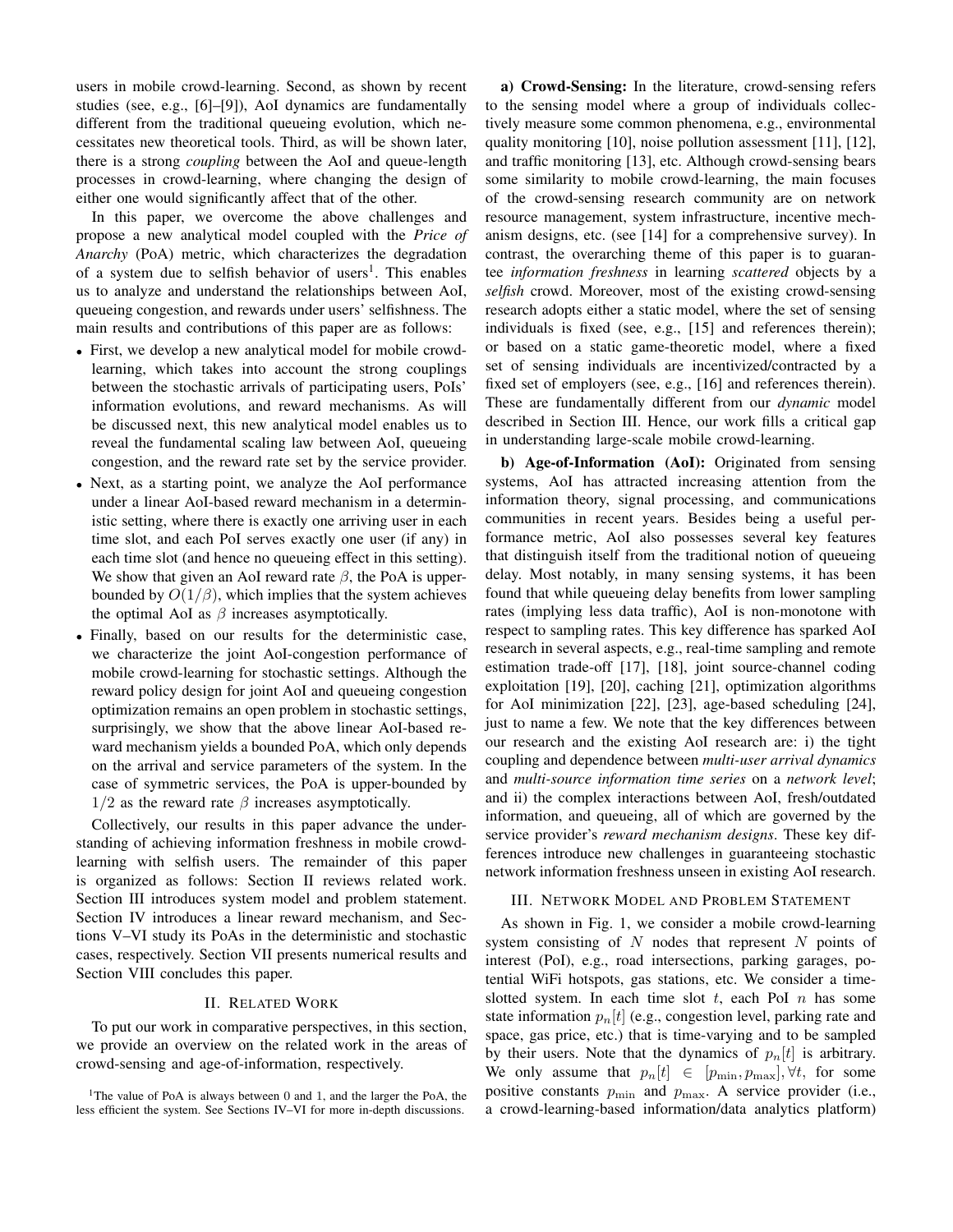

Fig. 1: A system model for mobile crowd-learning.

relies on randomly arriving users to sample and report the states of the PoIs. The service provider maintains a record for each PoI, whose value in time slot t is denoted as  $r_n[t]$ ,  $n = 1, \ldots, N$ . For ease of exposition, we will refer to  $p_n[t]$ and  $r_n[t]$  as "*price*" and "*recorded price*" in the rest of this paper, respectively. Let  $u_n[t]$  be the most recent update time up to time slot t for PoI n's record. Hence, the *age* (freshness) of record  $r_n[t]$  in time slot t can be represented as  $\Delta_n[t] = t - u_n[t].$ 

Let  $A[t]$  be the number of users arriving at the system in time slot t. We assume that  $A[t], t \geq 0$ , are independently and identically distributed (i.i.d.) across time with mean  $\lambda \triangleq$  $\mathbb{E}[A[t]] > 0$  and bounded second moment  $\mathbb{E}[A^2[t]] < \infty$ . The arrivals model the scenario that users at different locations use their mobile apps in each time slot to acquire information of the PoIs before making decisions. Each arriving user will first observe the current records of all PoIs and choose a favorable one (e.g., choosing the least congested route, the lowest gas price, or the cheapest and nearest parking space, etc.). However, due to the *random* updating time in crowdlearning, the information of some PoI n's record could be old and hence  $r_n[t]$  may be outdated and inaccurate.

On the other hand, upon the arrival at his/her chosen PoI, say  $n$  in time slot  $t$ , the user will report the PoI's real-time state (e.g., real-time price, congestion level, etc.), i.e.,  $p_n[t]$ . Let  $R_n[t]$  denote the number of users that can be served by PoI *n* in time slot *t*. We assume that  $R_n[t]$ ,  $t \geq 0$ , are i.i.d. across time and independently distributed across PoIs with mean  $\mu_n \triangleq \mathbb{E}[R_n[t]] > 0, \forall n$ , and  $R_n[t] \leq R_{\text{max}}, \forall n, t$ , for some  $R_{\text{max}} < \infty$ . We use  $Q_n[t]$  to denote the number of users awaiting for service in PoI  $n$  in time slot  $t$ .

The service provider's goal is to achieve minimum timeaverage AoI while keeping queueing congestion at each PoI low. The rationale behind this goal is that low AoI (i.e., fresh information) implies multiple benefits, e.g., high information accuracy, which attracts more users; hence more advertising revenues due to large user volume, etc. However, the following toy example shows that the natural greedy behavior of selfish users could yield *AoI instability* in mobile crowd-learning:

*A Motivating Example (AoI Instability due to Selfishness):* Consider a two-PoI example as shown in Fig. 2. Consider the most "natural" price-greedy decision made by selfish users: In time slot  $t$ , each arriving user compares the recorded prices  $r_1[t]$  and  $r_2[t]$  and chooses the cheaper PoI, i.e., choosing  $n^*[t] \in \arg \min_{n \in \{1,2\}} \{r_n[t]\}.$  Suppose that  $p_n[t] \in [0, p_{\text{max}}],$ 



Fig. 2: A two-PoI motivating example Fig. 3: Large and unstable with  $p_1[0] = 0.999$  and  $p_2[0] = 0.1$ . AoI of PoI 1 in Fig. 2.

 $n = 1, 2$ . Assume that the probability  $Pr\{p_n[t] = p_{\text{max}}\} = \epsilon$ ,  $n = 1, 2$ , where  $\epsilon > 0$  is some small value. Suppose also that in the initial state,  $p_1[0] = p_{\text{max}}$  and  $p_2[0] = \delta < p_{\text{max}}$ . Thus, at  $t = 0$ , *all* users choose PoI 2 and the record  $r_2[t]$ will be updated, in which case the age of PoI 2 in time slot 1 becomes zero, i.e.,  $\Delta_2[1] = 0$ . However, due to the high initial price  $p_1[0]$ , no user chooses PoI 1. Also, due to the low probability of  $p_2[t]$  reaching  $p_{\text{max}}$ , it would take a long time (could be unbounded if  $\epsilon$  is arbitrarily small) for PoI 1 to receive *any* user to update  $r_1[\cdot]$ , although  $p_1[t]$  may be lower than  $p_2[t]$ . For example, in Fig. 3,  $p_1[t]$  and  $p_2[t]$  are uniformly distributed in [0, 1]. We let  $p_1[0] = 0.999$  (large initial value) and  $p_2[0] = 0.1$ . Clearly, we can see that PoI 1's AoI is large and grows linearly with respect to time.  $\Box$ 

The above observation of AoI instability due to users' selfishness motivates us to design crowd-learning reward mechanisms to ensure information freshness in crowd-learning.

# IV. A LINEAR AOI-BASED REWARD MECHANISM

To keep the AoI being bounded, the service provider would like users to go to and sample a PoI with the most outdated information. However, unlike traditional scheduling problems, the crowd-learning service provider cannot enforce each arriving selfish user to go to a certain PoI. Rather, the service provider can only offer incentives/rewards to influence the users to choose certain PoIs. So far, however, the problem of optimal reward mechanism design for mobile crowd-learning with selfish users has not been addressed in the literature. Therefore, in this paper, we start from considering a simple *linear* reward mechanism for mobile crowd-learning.

Specifically, we let  $\beta > 0$  represent the "*reward per unit of age*" offered by the service provider. Note that each user prefers to select a PoI with both low price and congestion level. We use a parameter  $\gamma > 0$  to denote users' sensitivity to queueing congestion, which depends on specific mobile crowd-learning application<sup>2</sup>. Hence, in each time slot  $t$ , an arriving user's *presumed benefit* for choosing PoI n and reporting its state is:  $\beta \Delta_n[t] - \gamma Q_n[t] - r_n[t]$ . In this work, we assume that all arriving users are selfish and rational, so that they would select a PoI  $n^*[t]$  to maximize their presumed benefit, i.e.,

$$
n^*[t] \in \underset{n \in \{1, 2, \ldots, N\}}{\arg \max} \left( \beta \Delta_n[t] - \gamma Q_n[t] - r_n[t] \right), \ \forall t. \tag{1}
$$

<sup>2</sup>Here, we assume that all users are homogeneous and have the same  $\gamma$ value. The impact of users' heterogeneity in congestion sensitivity will be studied in our future work.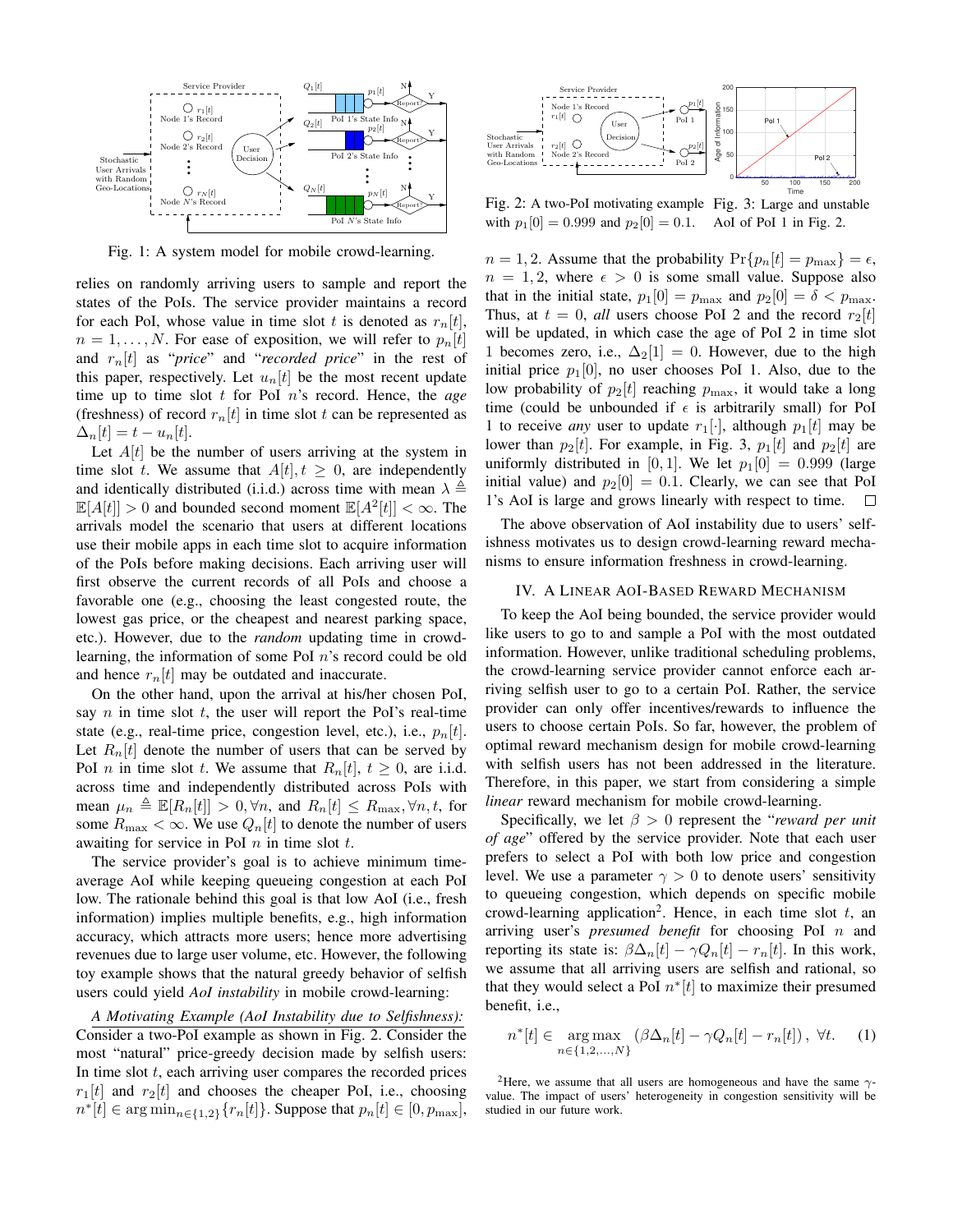Note that for any fixed  $\gamma$ , when the reward rate diminishes, i.e.,  $\beta \downarrow 0$ , each user essentially follows the "greedy" scheme to select a PoI with the smallest value of  $\gamma Q_n[t] + r_n[t]$ . By contrast, when the reward rate approaches infinity, i.e.,  $\beta \uparrow \infty$ , the effects of  $Q_n[t]$  and  $r_n[t]$  become negligible in users' presumed benefit and thus it encourages users to help the service provider maintain information freshness.

To facilitate our subsequent analysis, we use  $S_n[t]$  to denote whether there is at least one user selecting PoI  $n$  in time slot t. In particular,  $S_n[t] = 1$  if at least one user selects PoI n in time slot t, and  $S_n[t] = 0$  otherwise. Under the assumption of users' selfishness and rationality, the dynamics of queue-length and age of PoI  $n$  can be described as follows:

$$
Q_n[t+1] = \max\{Q_n[t] + A[t]S_n^*[t] - R_n[t], 0\}, \forall n. \quad (2)
$$

and 
$$
\Delta_n[t+1] = \begin{cases} \Delta_n[t] + 1, & \text{if } S_n^*[t] \mathbb{1}_{\{A[t] > 0\}} = 0, \\ 0, & \text{otherwise,} \end{cases}
$$
 (3)

where  $S_n^*[t] = 1$  if  $n = n^*[t]$  and  $S_n^*[t] = 0$  otherwise, and  $\mathbb{1}_{\{\cdot\}}$  is an indicator function. Let  $\mathbf{S}^*[\tilde{t}] \triangleq (S_n^*[t])_{n=1}^N$ .

To understand the impact of users' selfishness on AoI and queueing congestion, in this paper, we adopt the so-called *Price of Anarchy* (PoA) metric from the game theory literature, which characterizes the degradation of the system efficiency due to the selfish behavior of users compared to the optimum. Roughly speaking, the notion of PoA  $\rho$  is defined as:

$$
\rho = 1 - \frac{\text{Minimum cost}}{\text{Cost under selfish behavior}}.\tag{4}
$$

Note that  $\rho \in [0, 1]$  and the smaller the PoA, the more efficient the system under selfish user behavior. In what follows, we will analyze the PoA of the linear reward scheme (1), where the definition of cost in (4) depends on specific system scenarios that will be clarified in subsequent sections.

#### V. PRICE OF ANARCHY: A DETERMINISTIC CASE

In this section, we first consider a simple deterministic case, where, in each time slot, there is exactly one arriving user and each PoI serves exactly one user if there is any. This deterministic case not only provides interesting insights, its results and proof strategies will also serve as a foundation for analyzing general cases with stochastic arrivals and services. Note that due to the special arrival and service patterns in this deterministic case, there is no queueing effect at each PoI. Hence, user's selfish selection (cf. (1)) becomes:

$$
n^*[t] \in \underset{n \in \{1, 2, \ldots, N\}}{\arg \max} (\beta \Delta_n[t] - r_n[t]). \tag{5}
$$

In addition, the evolution of age of PoI  $n$  in (3) becomes:

$$
\Delta_n[t+1] = (\Delta_n[t]+1)(1 - S_n^*[t]).
$$
 (6)

Next, we study the information freshness performance under the selfish behavior of users (cf. (5)) based on the notion of PoA. Since queueing does not play a role and the system is symmetric, we define the cost function with selfish users under some reward rate  $\beta$  as  $\overline{\Delta}_{\max}^{(\beta)}$  and hence the PoA is  $\rho(\beta) \triangleq$ 

 $1 - \overline{\Delta}_{\text{max}}^{(\text{OPT})}/\overline{\Delta}_{\text{max}}^{(\beta)}$ , where  $\overline{\Delta}_{\text{max}}^{(\text{OPT})}$  and  $\overline{\Delta}_{\text{max}}^{(\beta)}$  are the average maximum age under an optimal policy (with unselfish users) and under the user's selfishness, respectively. The first main result of this paper is stated as follows:

Theorem 1 (AoI-Based PoA for the Deterministic Case). *If there is exactly one user arriving in each time slot and each PoI serves exactly one user per time-slot if there is any, the users' selfishness yields the following PoA performance:*

$$
\rho(\beta) \le \frac{p_{\text{max}}}{(N-1)\beta + p_{\text{max}}} = O(1/\beta). \tag{7}
$$

*Proof.* The proof consists of two main steps: (i) Finding an upper bound on the average maximum age  $\overline{\Delta}_{\text{max}}^{(\beta)}$  due to users' selfishness; and (ii) derving a lower bound on the average maximum age  $\overline{\Delta}_{\max}^{(\text{OPT})}$  achieved by an optimal policy.

Step 1): To find an upper bound on the average maximum age due to users' selfish behavior, we perform Lyapunov drift analysis through an age-based Lyapunov function as follows:

$$
V[t] \triangleq \sum_{n=1}^{N} \Delta_n[t]. \tag{8}
$$

Let  $\mathbf{M}[t] \triangleq \left( {\{\Delta_n[t]\}}_{n=1}^N, {\{r_n[t]\}}_{n=1}^N \right)$  and consider an unselfish policy  $\widetilde{\mathbf{S}}[t] \triangleq (\widetilde{S}_n[t])_{n=1}^N \in \arg \max_{\mathbf{S}} \sum_{n=1}^N \Delta_n[t] S_n[t],$ i.e., users select the PoI with the largest age. Then, the onestep conditional expected drift of  $V[t]$  can be computed as:

$$
\Delta V[t] \triangleq \mathbb{E}[V[t+1] - V[t]|\mathbf{M}[t]]
$$
  
\n
$$
= \sum_{n=1}^{N} \mathbb{E}[\Delta_n[t+1] - \Delta_n[t]|\mathbf{M}[t]]
$$
  
\n
$$
\stackrel{(a)}{=} \sum_{n=1}^{N} \mathbb{E}[1 - (\Delta_n[t] + 1)S_n^*[t]|\mathbf{M}[t]]
$$
  
\n
$$
\stackrel{(b)}{=} N - 1 - \sum_{n=1}^{N} \mathbb{E}[\Delta_n[t]S_n^*[t]|\mathbf{M}[t]]
$$
  
\n
$$
\leq N - 1 - \sum_{n=1}^{N} \mathbb{E}\left[\left(\Delta_n[t] - \frac{1}{\beta}r_n[t]\right)S_n^*[t]|\mathbf{M}[t]\right]
$$
  
\n
$$
\stackrel{(c)}{\leq} N - 1 - \sum_{n=1}^{N} \mathbb{E}\left[\left(\Delta_n[t] - \frac{1}{\beta}r_n[t]\right)\widetilde{S}_n[t]|\mathbf{M}[t]\right],
$$
  
\n
$$
\stackrel{(d)}{\leq} N - 1 - \Delta_{\text{max}}[t] + \frac{1}{\beta}p_{\text{max}},
$$
 (10)

where (a) uses dynamics of  $\Delta_n[t]$  in (6); (b) follows from the fact that each user joins one of the PoIs in each time slot, i.e.,  $\sum_{n=1}^{N} S_n^*[t] = 1$ ; (c) follows from the definition of  $S_n^*[t]$ ; and  $\overline{(d)}$  uses the fact that  $r_n[t] \leq p_{\text{max}}, \forall n, t \geq 0$ , the definition of  $S[t]$ , and the fact that exactly one  $S_n[t]$  is non-zero. It then follows from (10) that:

$$
\mathbb{E}\left[V[t+1]-V[t]\right] \leq N - 1 - \mathbb{E}[\Delta_{\max}[t]] + \frac{1}{\beta}p_{\max}.\tag{11}
$$

Summing (11) for  $t = 0, 1, 2, ..., T - 1$ , we obtain:

$$
\mathbb{E}[V[T] - V[0]] \le -\sum_{t=0}^{T-1} \mathbb{E}[\Delta_{\max}[t]] + (N-1)T + \frac{T}{\beta}p_{\max},
$$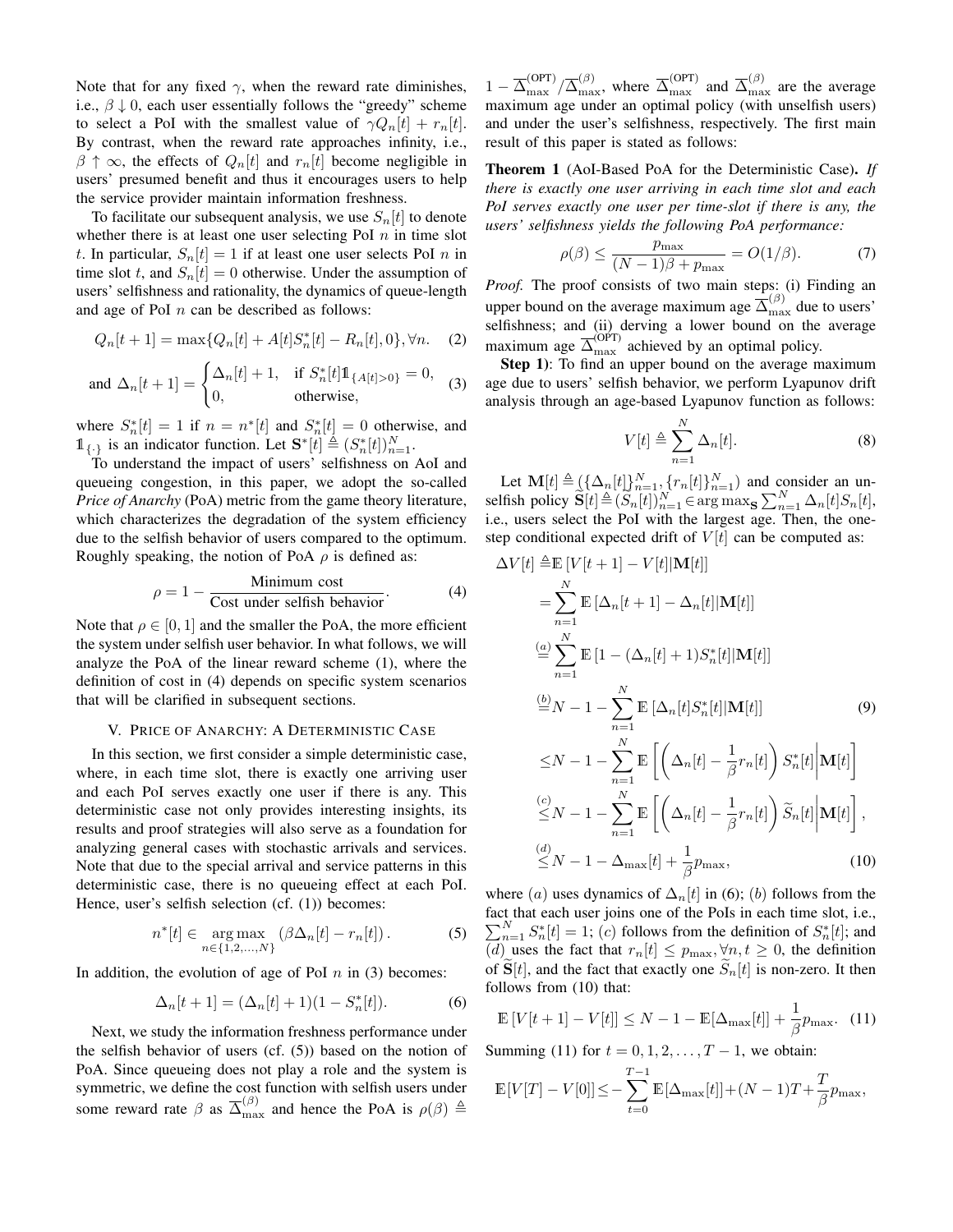which implies that

$$
\overline{\Delta}_{\max}^{(\beta)} \triangleq \limsup_{T \to \infty} \frac{1}{T} \sum_{t=0}^{T-1} \mathbb{E}[\Delta_{\max}[t]] \leq N - 1 + \frac{1}{\beta} p_{\max}. (12)
$$

Step 2): Next, we derive a fundamental lower bound on the average maximum age that can be achieved by the optimal policy. By using the same Lyapunov function in (8) to compute the conditional expected one-step drift under the optimal policy  $\{S_n^{(OPT)}[t]\}$  and following similar steps, we have  $\Delta V[t] = N - 1 - \sum_{n=1}^{N} \mathbb{E}[\Delta_n^{(\text{OPT})}[t] S_n^{(\text{OPT})}[t] | M[t] ],$ where  $\Delta_n^{(OPT)}[t]$  is the age of PoI *n* in time slot t under the optimal policy. In Step 1, we have already shown that the average maximum age is finite under the selfish policy. This readily implies that the average maximum age is also finite under the optimal policy. Therefore,  $\mathbb{E}[\Delta V[t]]$  will be equal to zero in steady-state and thus we have

$$
\sum_{n=1}^{N} \mathbb{E}[\widehat{\Delta}_n^{\text{(OPT)}} \widehat{S}_n^{\text{(OPT)}}] = N - 1,\tag{13}
$$

where  $\widehat{\Delta}_{n}^{(\text{OPT})}$  and  $\widehat{S}_{n}^{(\text{OPT})}$  are random variables with the same distribution as  $\Delta_n^{\text{(OPT)}}[t]$  and  $S_n^{\text{(OPT)}}[t]$  in steady-state under the optimal policy, respectively. Hence, we have

$$
\overline{\Delta}_{\max}^{\text{(OPT)}} \stackrel{(a)}{=} \mathbb{E}[\widehat{\Delta}_{\max}^{\text{(OPT)}}] \stackrel{(b)}{=} \mathbb{E}[\max_{n} \widehat{\Delta}_{n}^{\text{(OPT)}}] \n\geq \sum_{n=1}^{N} \mathbb{E}[\widehat{\Delta}_{n}^{\text{(OPT)}} \widehat{S}_{n}^{\text{(OPT)}}] \stackrel{(d)}{=} N - 1,
$$
\n(14)

where step  $(a)$  follows from the boundedness of the average maximum age under the optimal policy;  $(b)$  is true for  $\widehat{\Delta}_{\max}^{\text{(OPT)}} \triangleq \max_n \widehat{\Delta}_n^{\text{(OPT)}}$ ; (c) follows from the fact that each arriving user joins exactly one of the PoIs, i.e.,  $\sum_{n=1}^{N} \widehat{S}_{n}^{(\text{OPT})} =$ 1; and  $(d)$  uses (13). Lastly, by combining the upper bound in Step 1 and lower bound in Step 2, the desired PoA result in Theorem 1 follows and the proof is complete.  $\Box$ 

Remark 1. Two insightful remarks for Theorem 1 are in order: i) In Step 2, the lower bound of  $\Delta_{\text{max}}^{\text{(OPT)}}$  is *tight* and can be achieved by the Round-Robin policy, i.e., the system guides each arriving user to the PoIs in a Round-Robin fashion. Indeed, under Round-Robin, the ages of PoIs are a permutation of  $\{0, 1, 2, \ldots, N-1\}$  in each time slot, and hence the maximum age under Round-Robin is  $\Delta_{\max}^{(RR)}[t] = N - 1, \forall t \geq 0$ , which implies that  $\overline{\Delta}_{\text{max}}^{(\text{RR})} = N - 1 = \overline{\Delta}_{\text{max}}^{(\text{OPT})}$ ; ii) From Theorem 1, we can observe that if  $\beta$  increases asymptotically (i.e.,  $\beta \uparrow \infty$ ), we have  $\rho(\beta) \downarrow 0$ . This implies that the system is optimal and mimicking Round-Robin when the service provider increases the incentive asymptotically. On the other hand, if  $\beta$  reduces to zero (i.e.,  $\beta \downarrow 0$ ), we can see from (5) that each user just follows a price-greedy strategy. In this case, Theorem 1 suggests that the upper bound of  $\rho(\beta)$  approaches 1, which is consistent with our observation (cf. motivating example in Section III) that the system suffers a poor AoI performance and potentially AoI instability (i.e.,  $\overline{\Delta}_{\max}^{(\beta)} \uparrow \infty$ ).

# VI. PRICE OF ANARCHY: STOCHASTIC CASES

Based on the results for the deterministic case, we are now in a position to analyze the AoI and congestion performances under users' selfishness in cases with stochastic arrivals and services. To facilitate analysis, we define a parameter  $q \triangleq$  $Pr{A[t] > 0}$  for the arrivals, which is strictly positive for  $\lambda \triangleq \mathbb{E}[A[t]] > 0$ . Let  $\mu_{\Sigma} \triangleq \sum_{n=1}^{N} \mu_n$ . Here, we adopt the cost function  $J(\beta, \gamma) \triangleq \frac{\gamma \epsilon}{N} \sum_{n=1}^{N} \overline{Q}_n + \beta \sum_{n=1}^{N} \frac{\mu_n}{\mu_{\Sigma}} \overline{\Delta}_n$ , where  $\epsilon > 0$  satisfies  $\mu_n/\lambda \ge \mu_n/\mu_\Sigma + \epsilon/N, \forall n = 1, 2, ..., N$ due to the fact that  $\lambda < \mu_{\Sigma}$  (necessary for guaranteeing the system's queueing stability<sup>3</sup>), and  $\overline{Q}_n$  and  $\overline{\Delta}_n$  are the average queue-length and average age of PoI  $n$  under the user's selfishness, respectively. We note that in  $J(\beta, \gamma)$ ,  $\epsilon$  is used as a scaling parameter to reduce the cost's sensitivity to average queue-length  $\frac{1}{N} \sum_{n=1}^{N} \overline{Q}_n$  under different arrival rates λ. Also,  $\gamma$  and  $\beta$  are used to emphasize the relative importance between queueing and AoI costs, as in the presumed benefit for users' selfish decisions (cf. (1)). Also, note that  $J(\beta, \gamma)$ is based on weighted average age, where the weight  $\frac{\mu_n}{\mu_{\Sigma}}$  is used to "equalize" the different AoI scales caused by the heterogeneity of the PoIs<sup>4</sup>. As a result, the PoA is specialized to  $\rho(\beta, \gamma) \triangleq 1 - \frac{J^{\text{(OPT)}}(\beta, \gamma)}{I(\beta, \gamma)}$  $\frac{\partial P(\beta,\gamma)}{\partial(\beta,\gamma)}$ . Our second key result is for the stochastic cases and stated as follows:

Theorem 2 (Joint AoI-Congestion PoA of Stochastic Cases). *If*  $\lambda < \mu_{\Sigma}$ *, then there exists an*  $\epsilon > 0$  *satisfying*  $\mu_n/\lambda \geq$  $\mu_n/\mu_\Sigma + \epsilon/N$ ,  $\forall n = 1, 2, \ldots, N$ . In such a case, the users' *selfishness yields the following PoA performance:*

$$
\rho(\beta, \gamma) \le \frac{B(\gamma) - \gamma M + p_{\text{max}}}{B(\gamma) + \beta \left(\frac{N}{q} - 1\right) + p_{\text{max}}} + \frac{\beta \left(\frac{N}{q} - \frac{1}{2q\mu_{\text{max}}} \sum_{n=1}^{N} \mu_n - \frac{1}{2}\right)}{B(\gamma) + \beta \left(\frac{N}{q} - 1\right) + p_{\text{max}}}, \quad (15)
$$

where  $B(\gamma) \triangleq \frac{\gamma}{2\lambda} \left( \mathbb{E}[A^2_{\gamma t} |t] \right] + \sum_{n=1}^N \mathbb{E}[R_n^2[t]]$ ,  $M \triangleq$  $\frac{\epsilon}{2N(\mu_{\Sigma}-\lambda)}\big(Var(A[t]) + \sum_{n=1}^{N}Var(R_n[t]) + (\mu_{\Sigma} - \lambda)^2\big)$  –  $\frac{1}{2} \epsilon R_{\text{max}}$ *, and*  $\mu_{\text{max}} \triangleq \max_n \mu_n$ .

*Proof.* Similar to the proof of Theorem 1, we first find an upper bound on  $J(\beta, \gamma)$  by using the Lyapunov drift analysis and then determine a fundamental lower bound on  $J^{\text{(OPT)}}(\beta, \gamma)$ .

Step 1): Consider the following Lyapunov function:  $L[t] \triangleq \frac{\gamma}{2\lambda\beta} \sum_{n=1}^{N} Q_n^2[t] + \frac{1}{q} \sum_{n=1}^{N} \Delta_n[t]$ . Let  $\mathbf{Z}[t] \triangleq$  $((Q_n[t])_{n=1}^N, (\Delta_n[t])_{n=1}^N, (r_n[t])_{n=1}^N)$ . Then, the one-step conditional expected drift can be computed as:

$$
\Delta L[t] \triangleq \mathbb{E}\left[L[t+1] - L[t]|\mathbf{Z}[t]\right] = \mathbb{E}\left[\frac{\gamma}{2\lambda\beta}\sum_{n=1}^{N}\left(Q_n^2[t+1] - Q_n^2[t]\right) + \frac{1}{q}\sum_{n=1}^{N}\left(\Delta_n[t+1] - \Delta_n[t]\right)\Big|\mathbf{Z}[t]\right]
$$

 $3$ In this paper, we say that a queue *n* is *stable* if its average queue-length is finite, i.e.,  $\limsup_{T\to\infty} \frac{1}{T} \sum_{t=0}^{T-1} \mathbb{E}[Q_n[t]] < \infty$ . A system is *stable* if all its queues are stable.

<sup>4</sup>This is also motivated by the fact that the service provider prefers a better AoI for the PoI with a faster service rate.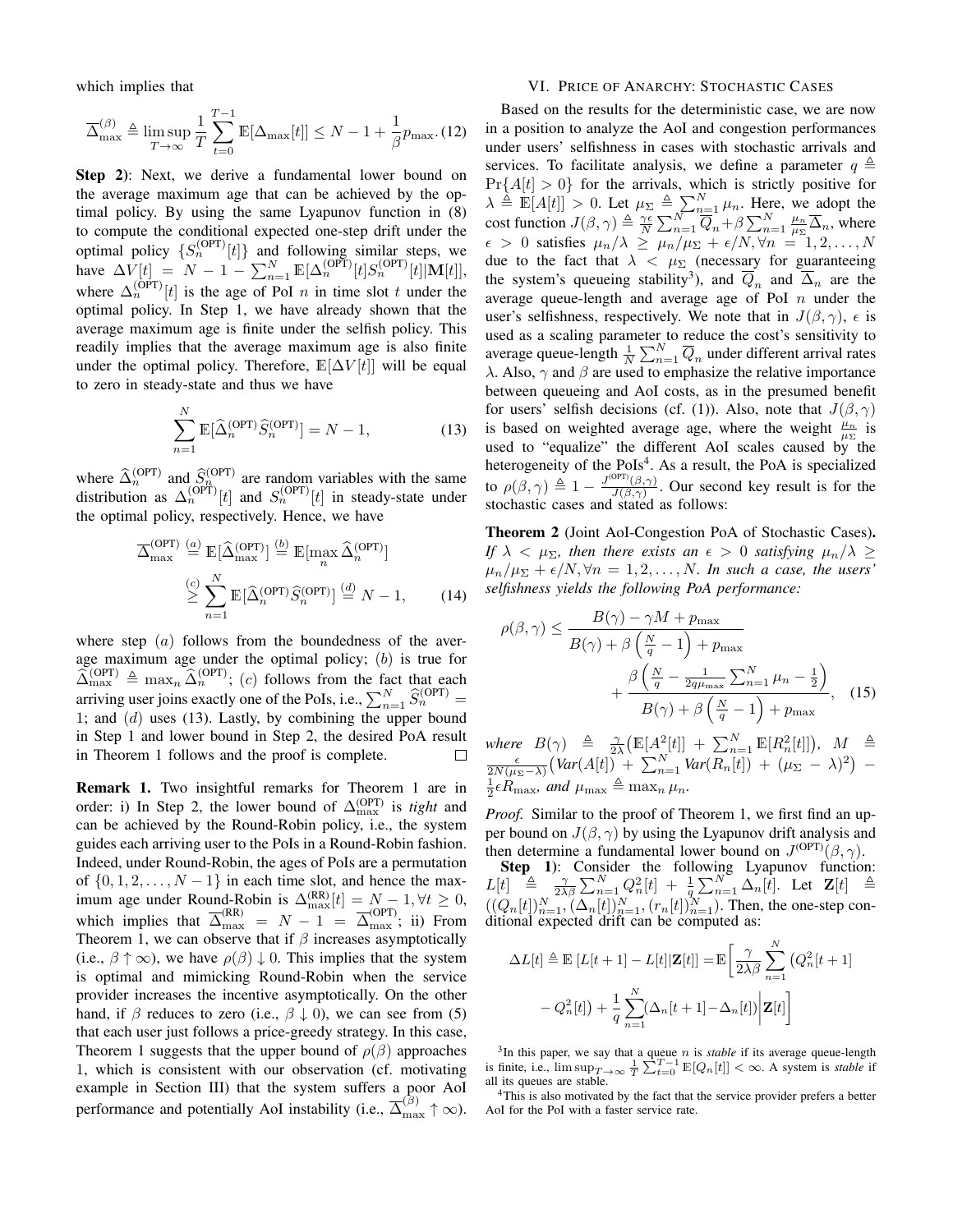$$
\stackrel{(a)}{\leq} \frac{B(\gamma)}{\beta} + \mathbb{E}\bigg[\frac{\gamma}{\lambda \beta} \sum_{n=1}^{N} Q_n[t] (A[t] S_n^*[t] - R_n[t]),
$$
  
+ 
$$
\frac{1}{q} \sum_{n=1}^{N} \left(1 - (\Delta_n[t] + 1) S_n^*[t] \mathbb{1}_{\{A[t] > 0\}}\right) \bigg| \mathbf{Z}[t]\bigg], \qquad (16)
$$

where (*a*) is true for  $B(\gamma) = \frac{\gamma}{2\lambda} (\mathbb{E}[A^2[t]] + NR_{\text{max}}^2) < \infty$ , and uses dynamics of  $Q_n[t]$  (cf. (2)) and  $\Delta_n[t]$  (cf. (3)), and the fact that  $(\max\{x, 0\})^2 \leq x^2, \forall x$ .

Next, we let  $\mathbf{Z}'[t] \triangleq (\mathbf{Z}[t], \mathbb{1}_{\{A[t]>0\}})$ . Then, for any function  $f(\mathbf{Z}[t])$ , the following sequence of equalities holds:

$$
\mathbb{E}\left\{f(\mathbf{Z}[t])A[t]|\mathbf{Z}[t]\right\} = q\mathbb{E}\left\{f(\mathbf{Z}[t])A[t]|\mathbf{Z}'[t]\right\}
$$
\n
$$
= q\mathbb{E}\left\{A[t]|A[t] > 0\right\}\mathbb{E}\left\{f(\mathbf{Z}[t])|\mathbf{Z}'[t]\right\}
$$
\n
$$
= \mathbb{E}\left\{A[t]\right\}\mathbb{E}\left\{f(\mathbf{Z}[t])|\mathbf{Z}'[t]\right\}.\tag{17}
$$

Note that each arriving user joins one of the PoIs in each time slot, i.e.,  $\sum_{n=1}^{N} S_n^*[t] = 1$ . Also, the users' decisions  $S^*[t]$ only depend on  $\mathbf{Z}[t]$ . Hence, we have that:

$$
(16) \stackrel{(a)}{\leq} \frac{B(\gamma)}{\beta} + \frac{N}{q} - 1 - \frac{\gamma}{\lambda \beta} \sum_{n=1}^{N} \mu_n Q_n[t]
$$
  
+ 
$$
\mathbb{E} \left[ \frac{\gamma}{\beta} \sum_{n=1}^{N} Q_n[t] S_n^*[t] - \sum_{n=1}^{N} \Delta_n[t] S_n^*[t] \Big| \mathbf{Z}'[t] \right]
$$
  

$$
\leq \frac{B(\gamma)}{\beta} + \frac{N}{q} - 1 - \frac{\gamma}{\lambda \beta} \sum_{n=1}^{N} \mu_n Q_n[t]
$$
  
- 
$$
\mathbb{E} \left[ \sum_{n=1}^{N} \left( \Delta_n[t] - \frac{\gamma}{\beta} Q_n[t] - \frac{1}{\beta} r_n[t] \right) S_n^*[t] \Big| \mathbf{Z}'[t] \right], (18)
$$

where (a) follows from (17) and the fact that  $q \in (0, 1)$ . Next, consider an unselfish stationary randomized policy with  $\mathbb{E}[\widetilde{S}_n[t]] = \mu_n/\mu_{\Sigma}, \forall n, \text{ if } A[t] > 0, \text{ and } \mu_{\Sigma} \triangleq \sum_{n=1}^N \mu_n.$ Clearly, from the definition of  $S^*[t]$ , we have:

$$
(18) \leq \frac{B(\gamma)}{\beta} + \frac{N}{q} - 1 - \frac{\gamma}{\beta} \sum_{n=1}^{N} \frac{\mu_n}{\lambda} Q_n[t]
$$

$$
- \mathbb{E} \bigg[ \sum_{n=1}^{N} \left( \Delta_n[t] - \frac{\gamma}{\beta} Q_n[t] - \frac{1}{\beta} r_n[t] \right) \widetilde{S}_n[t] \mathbf{Z}'[t] \bigg], \quad (19)
$$

Noting that  $\mu_n/\lambda \geq \mu_n/\mu_\Sigma + \epsilon/N$ , we have

$$
\Delta L[t] \stackrel{(a)}{\leq} \frac{B(\gamma)}{\beta} + \frac{N}{q} - 1 + \frac{p_{\text{max}}}{\beta} - \frac{\gamma \epsilon}{N\beta} \sum_{n=1}^{N} Q_n[t]
$$

$$
- \frac{\gamma}{\beta} \sum_{n=1}^{N} \frac{\mu_n}{\mu_{\Sigma}} Q_n[t] - \sum_{n=1}^{N} \frac{\mu_n}{\mu_{\Sigma}} \mathbb{E}\left[\left(\Delta_n[t] - \frac{\gamma}{\beta} Q_n[t]\right) \Big| \mathbf{Z}'[t]\right]
$$

$$
= - \frac{\gamma \epsilon}{N\beta} \sum_{n=1}^{N} Q_n[t] - \sum_{n=1}^{N} \frac{\mu_n}{\mu_{\Sigma}} \Delta_n[t] + \frac{B(\gamma)}{\beta} + \frac{N}{q} - 1 + \frac{p_{\text{max}}}{\beta},
$$

where (a) follows from  $r_n[t] \leq p_{\text{max}}, \forall n, t$ , and the definition of the stationary randomized policy  $\{S[t]\}_{t\geq 0}$ . This implies

$$
\mathbb{E}\left[L[t+1]-L[t]\right] \le -\frac{\gamma \epsilon}{N\beta} \sum_{n=1}^{N} \mathbb{E}[Q_n[t]]
$$

=−

$$
-\sum_{n=1}^{N} \frac{\mu_n}{\mu_{\Sigma}} \mathbb{E}[\Delta_n[t]] + \frac{B(\gamma)}{\beta} + \frac{N}{q} - 1 + \frac{p_{\max}}{\beta}.
$$
 (20)

Summing (20) for  $t = 0, 1, 2, ..., T - 1$ , we obtain

$$
\mathbb{E}[L[T] - L[0]] \le -\frac{\gamma \epsilon}{N\beta} \sum_{t=0}^{T-1} \sum_{n=1}^{N} \mathbb{E}[Q_n[t]]
$$
  

$$
- \sum_{t=0}^{T-1} \sum_{n=1}^{N} \frac{\mu_n}{\mu \Sigma} \mathbb{E}[\Delta_n[t]] + \left(\frac{B(\gamma)}{\beta} + \frac{N}{q} - 1 + \frac{p_{\text{max}}}{\beta}\right) T,
$$

which further implies the following upper bound on  $J(\beta, \gamma)$ :

$$
J(\beta, \gamma) \triangleq \limsup_{T \to \infty} \frac{1}{T} \sum_{t=0}^{T-1} \left[ \frac{\gamma \epsilon}{N} \sum_{n=1}^{N} \mathbb{E}[Q_n[t]] + \beta \sum_{n=1}^{N} \frac{\mu_n}{\mu_{\Sigma}} \mathbb{E}[\Delta_n[t]] \right]
$$
  

$$
\leq B(\gamma) + \beta \left( \frac{N}{q} - 1 \right) + p_{\text{max}}.
$$
 (21)

Step 2): Next, we derive a fundamental lower bound on  $J^{(\text{OPT})}(\beta, \gamma)$ . Since we have shown that  $J(\beta, \gamma)$  is upperbounded under the selfish policy in Step 1,  $J^{\text{(OPT)}}(\beta, \gamma)$  is also bounded under the optimal policy. Therefore, we have  $J^{\text{(OPT)}}(\beta, \gamma) = \frac{\gamma \epsilon}{N} \sum_{n=1}^{N} \mathbb{E}[\widehat{Q}_{n}^{\text{(OPT)}}] + \beta \sum_{n=1}^{N} \frac{\mu_{n}}{\mu_{\Sigma}} \mathbb{E}[\widehat{\Delta}_{n}^{\text{(OPT)}}],$ where  $\hat{Q}_n^{(OPT)}$  and  $\hat{\Delta}_n^{(OPT)}$  are random variables with the same distribution as  $Q_n[t]$  and  $\Delta_n[t]$  in steady-state under the optimal policy, respectively. Next, we lower-bound  $\sum_{n=1}^{N} \mathbb{E}[\hat{Q}_n^{\text{(OPT)}}]$  and  $\sum_{n=1}^{N} \mu_n \mathbb{E}[\hat{\Delta}_n^{\text{(OPT)}}]$  individually. In the rest of the proof, we omit the signifier "(OPT)" for notational convenience and better readability.

We first consider  $\sum_{n=1}^{N} \mu_n \mathbb{E}[\widehat{\Delta}_n]$ . By choosing the Lyapunov function  $V_1[t] \triangleq \sum_{n=1}^{N} \mu_n \Delta_n[t]$  and following similar steps as in the derivation of (9), we have

$$
\Delta V_1[t] \triangleq \mathbb{E}\left[V_1[t+1] - V_1[t]|\mathbf{Z}'[t]\right] = \mu_{\Sigma} -
$$
  
\n
$$
q \sum_{n=1}^{N} \mu_n \mathbb{E}\{S_n[t]|\mathbf{Z}'[t]\} - q \sum_{n=1}^{N} \mu_n \mathbb{E}\{\Delta_n[t]S_n[t]|\mathbf{Z}'[t]\}.
$$

Since  $J^{(OPT)}(\beta, \gamma)$  is bounded under the optimal policy, the weighted sum of average age must also be finite under the optimal policy. Therefore, one can conclude that  $\mathbb{E}[\Delta V_1[t]] =$ 0 in steady-state. It then follows that:

$$
\sum_{n=1}^{N} \mu_n \mathbb{E}\left[\widehat{\Delta}_n \widehat{S}_n\right] = \frac{1}{q} \mu_{\Sigma} - \sum_{n=1}^{N} \mu_n \mathbb{E}[\widehat{S}_n],\tag{22}
$$

where  $\widehat{S}_n$  is the random variable with the same distribution as  $S_n[t]$  in the steady-state under the optimal policy.

Similarly, using Lyapunov function  $V_2[t] \triangleq \sum_{n=1}^{N} \mu_n \Delta_n^2[t]$ and setting its drift to zero in steady-state yields:

$$
2\sum_{n=1}^{N} \mu_n \mathbb{E}[\widehat{\Delta}_n] = q \sum_{n=1}^{N} \mu_n \mathbb{E}[\widehat{\Delta}_n^2 \widehat{S}_n] + q \sum_{n=1}^{N} \mu_n \mathbb{E}[\widehat{\Delta}_n \widehat{S}_n]. (23)
$$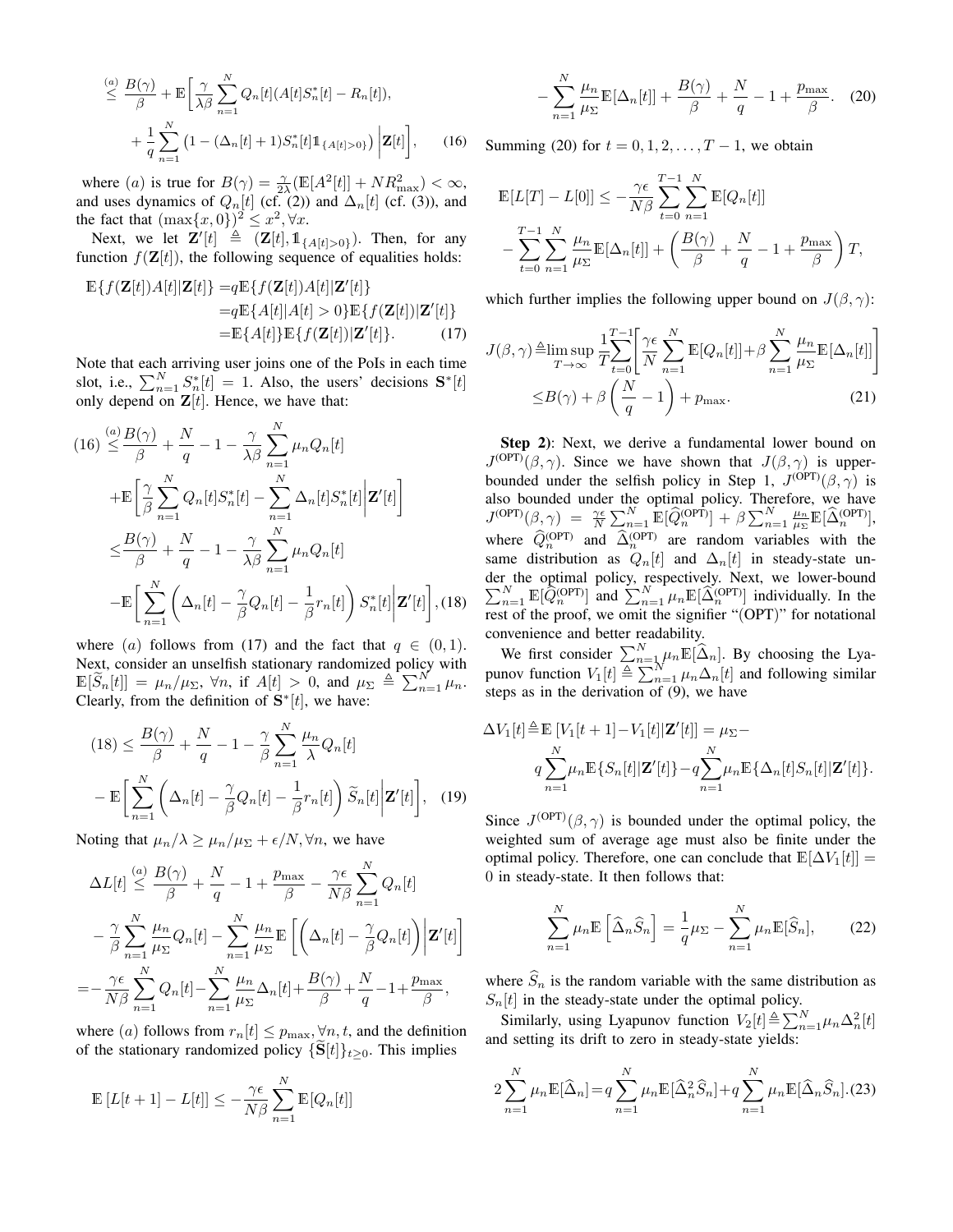For any sample path, by Cauchy-Schwarz's Inequality, we have

$$
\left(\sum_{n=1}^{N} \mu_n \widehat{\Delta}_n \widehat{S}_n\right)^2 = \left(\sum_{n=1}^{N} \sqrt{\mu_n \widehat{S}_n} \cdot \sqrt{\mu_n \widehat{S}_n} \widehat{\Delta}_n\right)^2
$$

$$
\leq \left(\sum_{n=1}^{N} \mu_n \widehat{S}_n\right) \left(\sum_{n=1}^{N} \mu_n \widehat{\Delta}_n^2 \widehat{S}_n\right), \quad (24)
$$

which implies  $\sum_{n=1}^{N} \mu_n \widehat{\Delta}_n^2 \widehat{S}_n \ge \frac{(\sum_{n=1}^{N} \mu_n \widehat{\Delta}_n \widehat{S}_n)^2}{\sum_{n=1}^{N} \mu_n \widehat{S}_n}$  $\frac{n=1}{\sum_{n=1}^{N} \mu_n \widehat{S}_n}$ , and hence

$$
\mathbb{E}\left[\sum_{n=1}^{N} \mu_n \widehat{\Delta}_n^2 \widehat{S}_n\right] \ge \mathbb{E}\left[\frac{\left(\sum_{n=1}^{N} \mu_n \widehat{\Delta}_n \widehat{S}_n\right)^2}{\sum_{n=1}^{N} \mu_n \widehat{S}_n}\right].
$$
 (25)

Since  $f(X, Y) = X^2/Y$  is convex for all  $X > 0$  and  $Y > 0$ 0, by using Jensen's Inequality, we have  $\mathbb{E}[\frac{X^2}{Y}] \geq \frac{(\mathbb{E}[X])^2}{\mathbb{E}[Y]}$  $\frac{\mathbb{E}[\mathbf{A}])}{\mathbb{E}[Y]}$  . Thus, setting  $X = \sum_{n=1}^{N} \mu_n \widehat{\Delta}_n \widehat{S}_n$  and  $Y = \sum_{n=1}^{N} \mu_n \widehat{S}_n$ , inequality (25) becomes:

$$
\sum_{n=1}^{N} \mu_n \mathbb{E}\left[\widehat{\Delta}_n^2 \widehat{S}_n\right] \ge \frac{\left(\sum_{n=1}^{N} \mu_n \mathbb{E}[\widehat{\Delta}_n \widehat{S}_n]\right)^2}{\sum_{n=1}^{N} \mu_n \mathbb{E}[\widehat{S}_n]}.
$$
 (26)

By combining  $(22)$ ,  $(23)$  and  $(26)$ , we have:

$$
\sum_{n=1}^{N} \mu_n \mathbb{E}[\widehat{\Delta}_n] \ge \frac{\mu_{\Sigma}}{2} \left[ \frac{\mu_{\Sigma}}{q \sum_{n=1}^{N} \mu_n \mathbb{E}[\widehat{S}_n]} - 1 \right]
$$

$$
\ge \frac{\mu_{\Sigma}}{2} \left[ \frac{\mu_{\Sigma}}{q \mu_{\text{max}}} - 1 \right],
$$
(27)

where the last step is true for  $\mu_{\max} \triangleq \max_n \mu_n$ .

In order to lower-bound  $\sum_{n=1}^{N} \mathbb{E}[\widehat{Q}_n]$ , we construct a hypothetical single-server queue  $\{\Phi[t]\}$  with the same arrival process  $\{A[t]\}_{t\geq0}$  and an aggregated service process  $\{R_{\Sigma}[t]\}_{t\geq0}$ , where  $R_{\Sigma}[t] \triangleq \sum_{n=1}^{N} R_n[t]$ . The queue-length evolution of this single-server queue can be written as:  $\Phi[t+1]$  =  $\max{\{\Phi[t]+A[t]-R_{\Sigma}[t],0\}}$ . Due to resource pooling, the constructed hypothetical single-server's queue-length  $\{\Phi[t]\}_{t\geq 0}$ is stochastically smaller than  $\{\sum_{n=1}^{N} Q_n[t]\}_{t\geq 0}$  under any feasible policy. Hence, by [25, Lemma 5], we immediately have the following lower bound:

$$
\sum_{n=1}^{N} \mathbb{E}[\widehat{Q}_n] \ge \frac{MN}{\epsilon},\tag{28}
$$

where  $M \triangleq \frac{\epsilon}{2N(\mu_{\Sigma}-\lambda)} \left( \text{Var}(A[t]) + \sum_{n=1}^{N} \text{Var}(R_n[t]) + (\mu_{\Sigma} - \sum_{n=1}^{N} \text{Var}(R_n[t]) \right)$  $(\lambda)^2$  –  $\frac{1}{2} \epsilon R_{\text{max}}$ . Lastly, combining (27), (28), and (21) yields the desired result in Theorem 2 and the proof is complete.  $\Box$ 

**Remark 2.** From Theorem 2, we can see that for any fixed  $\gamma$  value, we have  $\lim_{\beta \to \infty} \rho(\beta, \gamma) \leq 1 - \frac{1}{2}$  $\frac{1}{q\mu_{\max}} \frac{\sum_{n=1}^{N} \mu_n - 1}{\frac{N}{q} - 1},$ whose upper bound is equal to  $1/2$  in the case with symmetric services, i.e.,  $\mu_1 = \mu_2 = \cdots = \mu_N$ . However, we shall see from the numerical results presented in Section VII that for any fixed  $\gamma$  value, as  $\beta$  increases, the PoA actually converges to zero in the case with symmetric services. The looseness of the upper bound analysis is due to the intrinsic nature of the Lyapunov analysis methodology, which only captures the drift among neighboring slots in temporal domain and does not characterize the Round-Robin behavior in spatial domain.

## VII. NUMERICAL RESULTS

In this section, we conduct simulations to study the PoA performance under users' selfishness (cf. (1)) in a mobile crowed-learning system. We use a 10-PoI system and assume that each PoI n's state information  $p_n[t]$  belongs to the finite set  $\{0.25, 0.5, 0.75, 1\}$ , and  $p_n[t]$  changes to a different value uniformly at random every 100 time slots. We consider both deterministic and stochastic cases. For the deterministic case, we assume that there is exactly one arriving user in each time slot and each PoI can serve one user in one time slot if any. For the stochastic case, we assume that users arrive at the system according to the Bernoulli distribution with mean  $\lambda = 0.9$ and service provided by each PoI  $n$  follows an i.i.d. Bernoulli distribution with mean  $\mu_n$ ,  $n = 1, 2, \dots, 10$ . We consider both symmetric and asymmetric services: For symmetric services, we let  $\mu_n = 0.1, \forall n$ ; For asymmetric services, we let  $\mu_n =$ 0.11,  $\forall n = 1, 2, ..., 5$  and  $\mu_n = 0.09, \forall n = 6, 7, ..., 10$ .

*1) Deterministic Scenario:* Fig. 4 illustrates the PoA performance in the deterministic case. In this case, there is no queueing effect and the PoA performance reflects the information freshness due to users' selfish behavior compared to the optimal AoI performance. We can observe from Fig. 4 that PoA decreases as the reward rate  $\beta$  increases and roughly follows the  $O(1/\beta)$  law, meaning that the AoI performance improves. Moreover, PoA decreases to zero for  $\beta \geq 0.5$ . This means that the AoI performance is optimal even with selfish users. Both observations corroborate the result in Theorem 1.

*2) Stochastic Scenario:* Next, we study the PoA performance in stochastic cases. We consider both symmetric and asymmetric services. Here, PoA reflects the gap between joint AoI-congestion performance under users' selfishness compared to the optimal performance. We note that, even without incorporating AoI, it remains an open problem to find an optimal policy to minimize the total mean queuelength. In deriving the upper bound on PoA, we use the fundamental lower bound on total mean queue-length (cf. [25, Lemma 5]), which may not be tight. In this simulation, we adopt the Join-the-Shortest-Queue (JSQ) policy (e.g., [25]) and use its mean queue-length to serve as a lower bound for the queueing component in PoA. This is because JSQ minimizes the total mean queue-length (see [26, Proposition 3]) in the case with Bernoulli arrival and symmetric Bernoulli services, and it is optimal (see [25]) in the case with general arrival and service processes in the heavy-traffic regime (i.e., arrival rate approaches the total service rate asymptotically).

Fig. 5 shows the PoA performance of the case with asymmetric services under different values of  $\gamma$ . We can see that, for any fixed  $\gamma$  value, PoA converges to 0.1 instead of 0 as  $\beta$ increases. The main reason is that we adopt the weighted sum of mean age as the metric for information freshness, and the policy that achieves optimal information freshness is unknown.